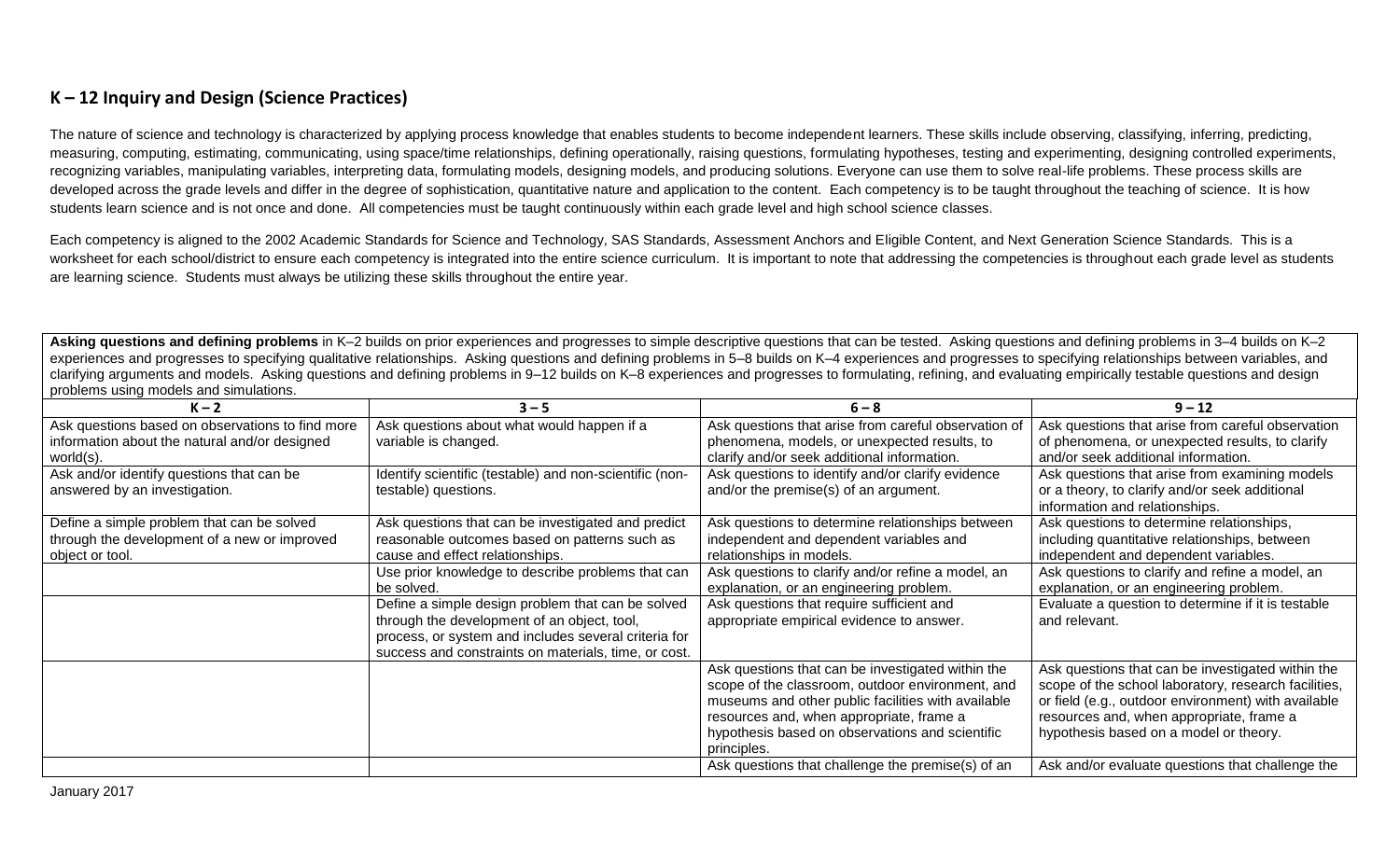|                                                                                                                                                                                                                                                                                                                                                                                                                                                                                                                                                                                                                                                             |                                                                                                                                                                  | argument or the interpretation of a data set.                                                                                                                                                                                                                                                                                                                                                                                                                                                                                                                                                                                                                                                                                                                                                                                                    | premise(s) of an argument, the interpretation of a<br>data set, or the suitability of a design.                                                                                                                            |
|-------------------------------------------------------------------------------------------------------------------------------------------------------------------------------------------------------------------------------------------------------------------------------------------------------------------------------------------------------------------------------------------------------------------------------------------------------------------------------------------------------------------------------------------------------------------------------------------------------------------------------------------------------------|------------------------------------------------------------------------------------------------------------------------------------------------------------------|--------------------------------------------------------------------------------------------------------------------------------------------------------------------------------------------------------------------------------------------------------------------------------------------------------------------------------------------------------------------------------------------------------------------------------------------------------------------------------------------------------------------------------------------------------------------------------------------------------------------------------------------------------------------------------------------------------------------------------------------------------------------------------------------------------------------------------------------------|----------------------------------------------------------------------------------------------------------------------------------------------------------------------------------------------------------------------------|
|                                                                                                                                                                                                                                                                                                                                                                                                                                                                                                                                                                                                                                                             |                                                                                                                                                                  | Define a design problem that can be solved<br>through the development of an object, tool, process<br>or system and includes multiple criteria and<br>constraints, including scientific knowledge that may<br>limit possible solutions.                                                                                                                                                                                                                                                                                                                                                                                                                                                                                                                                                                                                           | Define a design problem that involves the<br>development of a process or system with<br>interacting components and criteria and<br>constraints that may include social, technical,<br>and/or environmental considerations. |
|                                                                                                                                                                                                                                                                                                                                                                                                                                                                                                                                                                                                                                                             |                                                                                                                                                                  |                                                                                                                                                                                                                                                                                                                                                                                                                                                                                                                                                                                                                                                                                                                                                                                                                                                  |                                                                                                                                                                                                                            |
|                                                                                                                                                                                                                                                                                                                                                                                                                                                                                                                                                                                                                                                             |                                                                                                                                                                  | Developing and using models in K-2 builds on prior experiences and progresses to include using and developing models (i.e., diagram, drawing, physical replica, diorama, dramatization, or storyboard) that<br>represent concrete events or design solutions. Modeling in 3-4 builds on K-2 experiences and progresses to building and revising simple models and using models to represent events and design solutions.<br>Modeling in 5-8 builds on K-4 experiences and progresses to developing, using, and revising models to describe, test, and predict more abstract phenomena and design systems. Modeling in 9-12 builds on K-<br>8 experiences and progresses to using, synthesizing, and developing models to predict and show relationships among variables between systems and their components in the natural and designed worlds. |                                                                                                                                                                                                                            |
| $K - 2$                                                                                                                                                                                                                                                                                                                                                                                                                                                                                                                                                                                                                                                     | $3 - 5$                                                                                                                                                          | $6 - 8$                                                                                                                                                                                                                                                                                                                                                                                                                                                                                                                                                                                                                                                                                                                                                                                                                                          | $9 - 12$                                                                                                                                                                                                                   |
| Distinguish between a model and the actual<br>object, process, and/or events the model<br>represents.                                                                                                                                                                                                                                                                                                                                                                                                                                                                                                                                                       | Identify limitations of models.                                                                                                                                  | Evaluate limitations of a model for a proposed<br>object or tool.                                                                                                                                                                                                                                                                                                                                                                                                                                                                                                                                                                                                                                                                                                                                                                                | Evaluate merits and limitations of two different<br>models of the same proposed tool, process,<br>mechanism or system in order to select or revise<br>a model that best fits the evidence or design<br>criteria.           |
| Compare models to identify common features and<br>differences.                                                                                                                                                                                                                                                                                                                                                                                                                                                                                                                                                                                              | Develop a simple model based on evidence to<br>represent a proposed object or tool.                                                                              | Develop or modify a model-based on evidence -<br>to match what happens if a variable or component<br>of a system is changed.                                                                                                                                                                                                                                                                                                                                                                                                                                                                                                                                                                                                                                                                                                                     | Design a test of a model to ascertain its reliability.                                                                                                                                                                     |
| Develop and/or use a model to represent<br>amounts, relationships, relative scales (bigger,<br>smaller), and/or patterns in the natural and<br>designed world(s).                                                                                                                                                                                                                                                                                                                                                                                                                                                                                           | Collaboratively develop and/or revise a model<br>based on evidence that shows the relationships<br>among variables for frequent and regular occurring<br>events. | Use and/or develop a model of simple systems<br>with uncertain and less predictable factors.                                                                                                                                                                                                                                                                                                                                                                                                                                                                                                                                                                                                                                                                                                                                                     | Develop, revise, and/or use a model based on<br>evidence to illustrate and/or predict the<br>relationships between systems or between<br>components of a system.                                                           |
|                                                                                                                                                                                                                                                                                                                                                                                                                                                                                                                                                                                                                                                             | Develop a model using an analogy, example, or<br>abstract representation to describe a scientific<br>principle or design solution.                               | Develop and/or revise a model to show the<br>relationships among variables, including those that<br>are not observable but predict observable<br>phenomena.                                                                                                                                                                                                                                                                                                                                                                                                                                                                                                                                                                                                                                                                                      | Develop and/or use multiple types of models to<br>provide mechanistic accounts and/or predict<br>phenomena, and move flexibly between model<br>types based on merits and limitations.                                      |
|                                                                                                                                                                                                                                                                                                                                                                                                                                                                                                                                                                                                                                                             | Develop and/or use models to describe and/or<br>predict phenomena.                                                                                               | Develop and/or use a model to predict and/or<br>describe phenomena.                                                                                                                                                                                                                                                                                                                                                                                                                                                                                                                                                                                                                                                                                                                                                                              | Develop a complex model that allows for<br>manipulation and testing of a proposed process or<br>system.                                                                                                                    |
|                                                                                                                                                                                                                                                                                                                                                                                                                                                                                                                                                                                                                                                             | Develop a diagram or simple physical prototype to<br>convey a proposed object, tool, or process.                                                                 | Develop a model to describe unobservable<br>mechanisms.                                                                                                                                                                                                                                                                                                                                                                                                                                                                                                                                                                                                                                                                                                                                                                                          | Develop and/or use a model (including<br>mathematical and computational) to generate data<br>to support explanations, predict phenomena,<br>analyze systems, and/or solve problems.                                        |
|                                                                                                                                                                                                                                                                                                                                                                                                                                                                                                                                                                                                                                                             | Use a model to test cause and effect relationships<br>or interactions concerning the functioning of a<br>natural or designed system.                             | Develop and/or use a model to generate data to<br>test ideas about phenomena in natural or designed<br>systems, including those representing inputs and<br>outputs, and those at unobservable scales.                                                                                                                                                                                                                                                                                                                                                                                                                                                                                                                                                                                                                                            |                                                                                                                                                                                                                            |
|                                                                                                                                                                                                                                                                                                                                                                                                                                                                                                                                                                                                                                                             |                                                                                                                                                                  |                                                                                                                                                                                                                                                                                                                                                                                                                                                                                                                                                                                                                                                                                                                                                                                                                                                  |                                                                                                                                                                                                                            |
| Planning and Carrying Out Investigations to answer questions or test solutions to problems in K-2 builds on prior experiences and progresses to simple investigations, based on fair tests, which provide data to<br>support explanations or design solutions. Planning and carrying out investigations to answer questions or test solutions to problems in 3-5 builds on K-2 experiences and progresses to include investigations that<br>control variables and provide evidence to support explanations or design solutions. Planning and carrying out investigations in 6-8 builds on K-5 experiences and progresses to include investigations that use |                                                                                                                                                                  |                                                                                                                                                                                                                                                                                                                                                                                                                                                                                                                                                                                                                                                                                                                                                                                                                                                  |                                                                                                                                                                                                                            |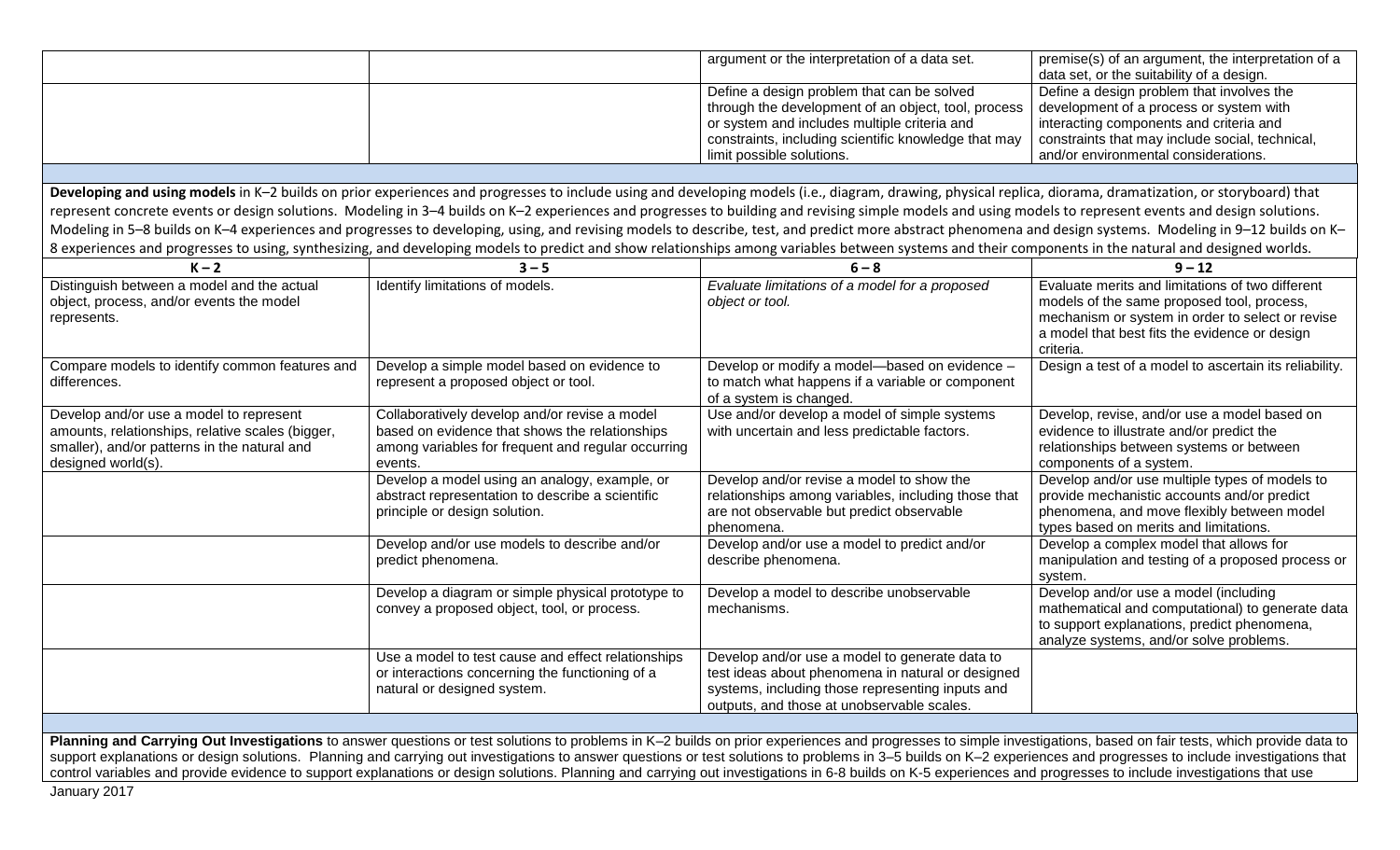| multiple variables and provide evidence to support explanations or solutions. Planning and carrying out investigations in 9-12 builds on K-8 experiences and progresses to include investigations that provide                                                                                                                                                                                                                                                                                                                                                                                                                                                                                                                                                                                                                                                                                                                                                                                                                                                       |                                                                                                                                                                 |                                                                                                                                                                                                                                                                                                |                                                                                                                                                                                                                                                                                                                                                                                                                                 |  |  |
|----------------------------------------------------------------------------------------------------------------------------------------------------------------------------------------------------------------------------------------------------------------------------------------------------------------------------------------------------------------------------------------------------------------------------------------------------------------------------------------------------------------------------------------------------------------------------------------------------------------------------------------------------------------------------------------------------------------------------------------------------------------------------------------------------------------------------------------------------------------------------------------------------------------------------------------------------------------------------------------------------------------------------------------------------------------------|-----------------------------------------------------------------------------------------------------------------------------------------------------------------|------------------------------------------------------------------------------------------------------------------------------------------------------------------------------------------------------------------------------------------------------------------------------------------------|---------------------------------------------------------------------------------------------------------------------------------------------------------------------------------------------------------------------------------------------------------------------------------------------------------------------------------------------------------------------------------------------------------------------------------|--|--|
| evidence for and test conceptual, mathematical, physical, and empirical models.                                                                                                                                                                                                                                                                                                                                                                                                                                                                                                                                                                                                                                                                                                                                                                                                                                                                                                                                                                                      |                                                                                                                                                                 |                                                                                                                                                                                                                                                                                                |                                                                                                                                                                                                                                                                                                                                                                                                                                 |  |  |
| $K - 2$<br>With guidance, plan and conduct an investigation<br>in collaboration with peers (for kindergarten).                                                                                                                                                                                                                                                                                                                                                                                                                                                                                                                                                                                                                                                                                                                                                                                                                                                                                                                                                       | $3 - 5$<br>Evaluate appropriate methods and/or tools for<br>collecting data.                                                                                    | $6 - 8$<br>Plan an investigation individually and<br>collaboratively, and in the design: identify<br>independent and dependent variables and controls,<br>what tools are needed to do the gathering, how<br>measurements will be recorded, and how many<br>data are needed to support a claim. | $9 - 12$<br>Plan an investigation or test a design individually<br>and collaboratively to produce data to serve as<br>the basis for evidence as part of building and<br>revising models, supporting explanations for<br>phenomena, or testing solutions to problems.<br>Consider possible confounding variables or<br>effects and evaluate the investigation's design to                                                        |  |  |
| Plan and conduct an investigation collaboratively<br>to produce data to serve as the basis for evidence<br>to answer a question.                                                                                                                                                                                                                                                                                                                                                                                                                                                                                                                                                                                                                                                                                                                                                                                                                                                                                                                                     | Make observations and/or measurements to<br>produce data to serve as the basis for evidence for<br>an explanation of a phenomenon or test a design<br>solution. | Conduct an investigation and/or evaluate and/or<br>revise the experimental design to produce data to<br>serve as the basis for evidence that meet the goals<br>of the investigation.                                                                                                           | ensure variables are controlled.<br>Plan and conduct an investigation individually and<br>collaboratively to produce data to serve as the<br>basis for evidence, and in the design: decide on<br>types, how much, and accuracy of data needed to<br>produce reliable measurements and consider<br>limitations on the precision of the data (e.g.,<br>number of trials, cost, risk, time), and refine the<br>design accordingly. |  |  |
| Evaluate different ways of observing and/or<br>measuring a phenomenon to determine which way<br>can answer a question.                                                                                                                                                                                                                                                                                                                                                                                                                                                                                                                                                                                                                                                                                                                                                                                                                                                                                                                                               | Make predictions about what would happen if a<br>variable changes.                                                                                              | Evaluate the accuracy of various methods for<br>collecting data.                                                                                                                                                                                                                               | Plan and conduct an investigation or test a design<br>solution in a safe and ethical manner including<br>considerations of environmental, social, and<br>personal impacts.                                                                                                                                                                                                                                                      |  |  |
| Make observations (first hand or from media)<br>and/or measurements to collect data that can be<br>used to make comparisons.                                                                                                                                                                                                                                                                                                                                                                                                                                                                                                                                                                                                                                                                                                                                                                                                                                                                                                                                         | Test two different models of the same proposed<br>object, tool, or process to design solutions under a<br>range of conditions.                                  | Collect data to produce data to serve as the basis<br>for evidence to answer scientific questions or test<br>design solutions under a range of conditions.                                                                                                                                     | Select appropriate tools to collect, record,<br>analyze, and evaluate data.                                                                                                                                                                                                                                                                                                                                                     |  |  |
| Make observations (firsthand or from media)<br>and/or measurements of a proposed object or tool<br>or solution to determine if it solves a problem or<br>meets a goal.                                                                                                                                                                                                                                                                                                                                                                                                                                                                                                                                                                                                                                                                                                                                                                                                                                                                                               | Collect data about the performance of a proposed<br>object, tool, process or system under a range of<br>conditions.                                             | Collect data about the performance of a proposed<br>object, tool, process or system under system under<br>a range of conditions.                                                                                                                                                               | Make directional hypotheses that specify what<br>happens to a dependent variable when an<br>independent variable is manipulated.                                                                                                                                                                                                                                                                                                |  |  |
| Make predictions based on prior experiences.                                                                                                                                                                                                                                                                                                                                                                                                                                                                                                                                                                                                                                                                                                                                                                                                                                                                                                                                                                                                                         |                                                                                                                                                                 |                                                                                                                                                                                                                                                                                                | Manipulate variables and collect data about a<br>complex model of a proposed process or system<br>to identify failure points or improve performance<br>relative to criteria for success or other variables.                                                                                                                                                                                                                     |  |  |
|                                                                                                                                                                                                                                                                                                                                                                                                                                                                                                                                                                                                                                                                                                                                                                                                                                                                                                                                                                                                                                                                      |                                                                                                                                                                 |                                                                                                                                                                                                                                                                                                |                                                                                                                                                                                                                                                                                                                                                                                                                                 |  |  |
| Constructing explanations and designing solutions in K-2 builds on prior experiences and progresses to the use of evidence and ideas in constructing evidence-based accounts of natural phenomena and<br>designing solutions. Constructing explanations and designing solutions in 3-4 builds on K-2 experiences and progresses to the use of evidence in constructing explanations that specify variables that describe<br>and predict phenomena and in designing multiple solutions to design problems. Constructing explanations and designing solutions in 5-8 builds on K-4 experiences and progresses to include constructing<br>explanations and designing solutions supported by multiple sources of evidence consistent with scientific ideas, principles, and theories. Constructing explanations and designing solutions in 9-12 builds on K-8<br>experiences and progresses to explanations and designs that are supported by multiple and independent student-generated sources of evidence consistent with scientific ideas, principles, and theories. |                                                                                                                                                                 |                                                                                                                                                                                                                                                                                                |                                                                                                                                                                                                                                                                                                                                                                                                                                 |  |  |
| $K - 2$                                                                                                                                                                                                                                                                                                                                                                                                                                                                                                                                                                                                                                                                                                                                                                                                                                                                                                                                                                                                                                                              | $3 - 5$                                                                                                                                                         | $6 - 8$                                                                                                                                                                                                                                                                                        | $9 - 12$                                                                                                                                                                                                                                                                                                                                                                                                                        |  |  |
| Make observations (firsthand or from media) to<br>construct an evidence-based account for natural                                                                                                                                                                                                                                                                                                                                                                                                                                                                                                                                                                                                                                                                                                                                                                                                                                                                                                                                                                    | Construct an explanation of observed<br>relationships (e.g., the distribution of plants in                                                                      | Construct an explanation that includes qualitative<br>or quantitative relationships between variables that                                                                                                                                                                                     | Make a quantitative and/or qualitative claim<br>regarding the relationship between dependent                                                                                                                                                                                                                                                                                                                                    |  |  |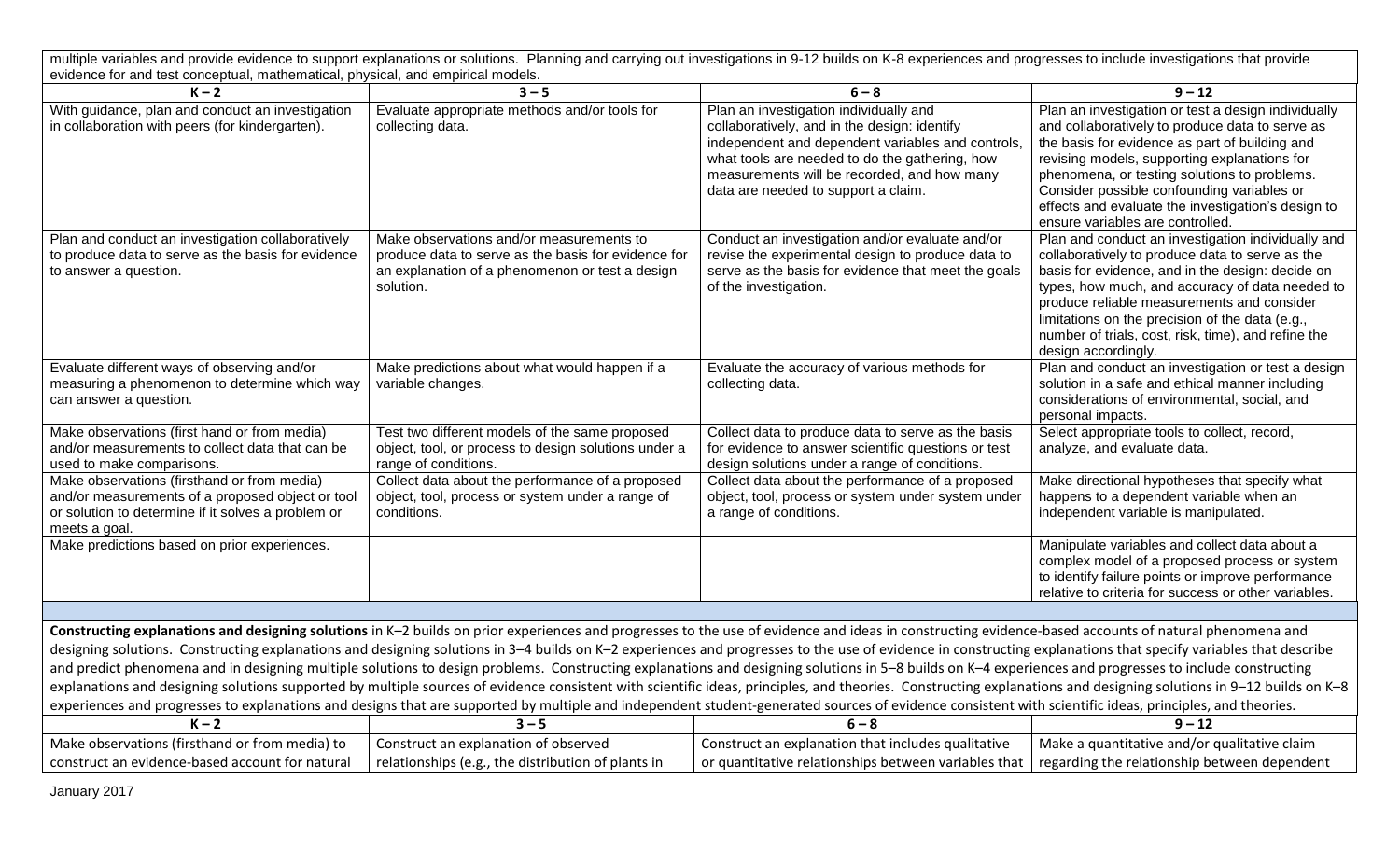| phenomena.                                                                                                                           | the back yard).                                                                                                                                  | predict(s) and/or describe(s) phenomena.                                                                                                                                                                                                                                                                                                                                                                                                                                                                                                                                                                                                | and independent variables.                                                                                                                                                                                                                                                                                                                                                      |
|--------------------------------------------------------------------------------------------------------------------------------------|--------------------------------------------------------------------------------------------------------------------------------------------------|-----------------------------------------------------------------------------------------------------------------------------------------------------------------------------------------------------------------------------------------------------------------------------------------------------------------------------------------------------------------------------------------------------------------------------------------------------------------------------------------------------------------------------------------------------------------------------------------------------------------------------------------|---------------------------------------------------------------------------------------------------------------------------------------------------------------------------------------------------------------------------------------------------------------------------------------------------------------------------------------------------------------------------------|
| Use tools and/or materials to design and/or build<br>a device that solves a specific problem or a<br>solution to a specific problem. | Use evidence (e.g., measurements, observations,<br>patterns) to construct or support an explanation<br>or design a solution to a problem.        | Construct an explanation using models or<br>representations.                                                                                                                                                                                                                                                                                                                                                                                                                                                                                                                                                                            | Construct and revise an explanation based on<br>valid and reliable evidence obtained from a<br>variety of sources (including students' own<br>investigations, models, theories, simulations,<br>peer review) and the assumption that theories<br>and laws that describe the natural world operate<br>today as they did in the past and will continue to<br>do so in the future. |
| Generate and/or compare multiple solutions to a<br>problem.                                                                          | Identify the evidence that supports particular<br>points in an explanation.                                                                      | Construct a scientific explanation based on valid<br>and reliable evidence obtained from sources<br>(including the students' own experiments) and the<br>assumption that theories and laws that describe<br>the natural world operate today as they did in the<br>past and will continue to do so in the future.                                                                                                                                                                                                                                                                                                                        | Apply scientific ideas, principles, and/or evidence<br>to provide an explanation of phenomena and<br>solve design problems, taking into account<br>possible unanticipated effects.                                                                                                                                                                                              |
|                                                                                                                                      | Apply scientific ideas to solve design problems.                                                                                                 | Apply scientific ideas, principles, and/or evidence to<br>construct, revise and/or use an explanation for<br>real-world phenomena, examples, or events.                                                                                                                                                                                                                                                                                                                                                                                                                                                                                 | Apply scientific reasoning, theory, and/or models<br>to link evidence to the claims to assess the extent<br>to which the reasoning and data support the<br>explanation or conclusion.                                                                                                                                                                                           |
|                                                                                                                                      | Generate and compare multiple solutions to a<br>problem based on how well they meet the<br>criteria and constraints of the design solution.      | Apply scientific reasoning to show why the data or<br>evidence is adequate for the explanation or<br>conclusion.<br>Apply scientific ideas or principles to design,<br>construct, and/or test a design of an object, tool,<br>process or system.                                                                                                                                                                                                                                                                                                                                                                                        | Design, evaluate, and/or refine a solution to a<br>complex real-world problem, based on scientific<br>knowledge, student-generated sources of<br>evidence, prioritized criteria, and tradeoff<br>considerations.                                                                                                                                                                |
|                                                                                                                                      |                                                                                                                                                  | Undertake a design project, engaging in the design<br>cycle, to construct and/or implement a solution<br>that meets specific design criteria and constraints.                                                                                                                                                                                                                                                                                                                                                                                                                                                                           |                                                                                                                                                                                                                                                                                                                                                                                 |
|                                                                                                                                      |                                                                                                                                                  | Optimize performance of a design by prioritizing<br>criteria, making tradeoffs, testing, revising, and re-<br>testing.                                                                                                                                                                                                                                                                                                                                                                                                                                                                                                                  |                                                                                                                                                                                                                                                                                                                                                                                 |
|                                                                                                                                      |                                                                                                                                                  |                                                                                                                                                                                                                                                                                                                                                                                                                                                                                                                                                                                                                                         |                                                                                                                                                                                                                                                                                                                                                                                 |
|                                                                                                                                      | introducing more detailed statistical analysis, the comparison of data sets for consistency, and the use of models to generate and analyze data. | Analyzing and Interpreting data in K-2 builds on prior experiences and progresses to collecting, recording, and sharing observations. Analyzing data in 3-4 builds on K-2 experiences and progresses to<br>introducing quantitative approaches to collecting data and conducting multiple trials of qualitative observations. Analyzing data in 5-8 builds on K-4 experiences and progresses to extending quantitative<br>analysis to investigations, distinguishing between correlation and causation, and basic statistical techniques of data and error analysis. Analyzing data in 9-12 builds on K-8 experiences and progresses to |                                                                                                                                                                                                                                                                                                                                                                                 |
| $K - 2$                                                                                                                              | $3 - 5$                                                                                                                                          | $6 - 8$                                                                                                                                                                                                                                                                                                                                                                                                                                                                                                                                                                                                                                 | $9 - 12$                                                                                                                                                                                                                                                                                                                                                                        |
| Record information (observations, thoughts, and                                                                                      | When possible and feasible, digital tools should                                                                                                 | Construct, analyze, and/or interpret graphical                                                                                                                                                                                                                                                                                                                                                                                                                                                                                                                                                                                          | Analyze data using tools, technologies, and/or                                                                                                                                                                                                                                                                                                                                  |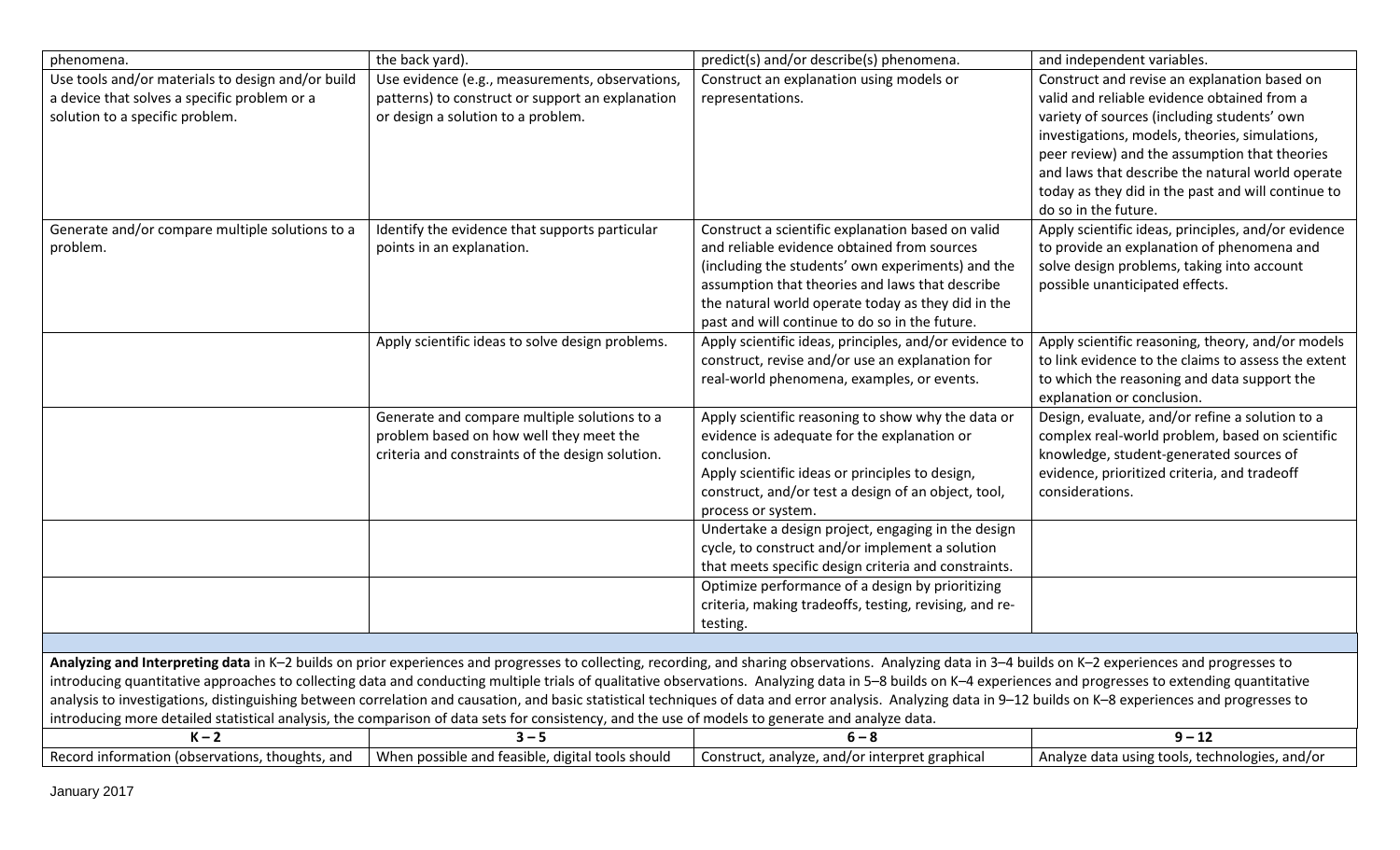| ideas).                                                                                                                                                                                                                                                                                                                                                                                                                                                                                                                                                                                                                                                                                                                                                                                                                                                                                                                                                                                                                                                                                                                            | be used.                                                                                                                                                        | displays of data and/or large data sets to identify<br>linear and nonlinear relationships.                                                                                                              | models (e.g., computational, mathematical) in<br>order to make valid and reliable scientific claims<br>or determine an optimal design solution.                                                                                                                |  |
|------------------------------------------------------------------------------------------------------------------------------------------------------------------------------------------------------------------------------------------------------------------------------------------------------------------------------------------------------------------------------------------------------------------------------------------------------------------------------------------------------------------------------------------------------------------------------------------------------------------------------------------------------------------------------------------------------------------------------------------------------------------------------------------------------------------------------------------------------------------------------------------------------------------------------------------------------------------------------------------------------------------------------------------------------------------------------------------------------------------------------------|-----------------------------------------------------------------------------------------------------------------------------------------------------------------|---------------------------------------------------------------------------------------------------------------------------------------------------------------------------------------------------------|----------------------------------------------------------------------------------------------------------------------------------------------------------------------------------------------------------------------------------------------------------------|--|
| Use and share pictures, drawings, and/or writings<br>of observations.                                                                                                                                                                                                                                                                                                                                                                                                                                                                                                                                                                                                                                                                                                                                                                                                                                                                                                                                                                                                                                                              | Represent data in tables and/or various graphical<br>displays (bar graphs, pictographs and/or pie<br>charts) to reveal patterns that indicate<br>relationships. | Use graphical displays (e.g., maps, charts, graphs,<br>and/or tables) of large data sets to identify<br>temporal and spatial relationships.                                                             | Apply concepts of statistics and probability<br>(including determining function fits to data,<br>slope, intercept, and correlation coefficient for<br>linear fits) to scientific and engineering questions<br>and problems, using digital tools when feasible. |  |
| Use observations (firsthand or from media) to<br>describe patterns and/or relationships in the<br>natural and designed world(s) in order to answer<br>scientific questions and solve problems.                                                                                                                                                                                                                                                                                                                                                                                                                                                                                                                                                                                                                                                                                                                                                                                                                                                                                                                                     | Analyze and interpret data to make sense of<br>phenomena, using logical reasoning,<br>mathematics, and/or computation.                                          | Distinguish between causal and correlational<br>relationships in data.                                                                                                                                  | Consider limitations of data analysis (e.g.,<br>measurement error, sample selection) when<br>analyzing and interpreting data.                                                                                                                                  |  |
| Compare predictions (based on prior experiences)<br>to what occurred (observable events).                                                                                                                                                                                                                                                                                                                                                                                                                                                                                                                                                                                                                                                                                                                                                                                                                                                                                                                                                                                                                                          | Compare and contrast data collected by different<br>groups in order to discuss similarities and<br>differences in their findings.                               | Analyze and interpret data to provide evidence for<br>phenomena.                                                                                                                                        | Compare and contrast various types of data sets<br>(e.g., self-generated, archival) to examine<br>consistency of measurements and observations.                                                                                                                |  |
| Analyze data from tests of an object or tool to<br>determine if it works as intended.                                                                                                                                                                                                                                                                                                                                                                                                                                                                                                                                                                                                                                                                                                                                                                                                                                                                                                                                                                                                                                              | Analyze data to refine a problem statement or<br>the design of a proposed object, tool, or process.                                                             | Apply concepts of statistics and probability<br>(including mean, median, mode, and variability) to<br>analyze and characterize data, using digital tools<br>when feasible.                              | Evaluate the impact of new data on a working<br>explanation and/or model of a proposed process<br>or system.                                                                                                                                                   |  |
|                                                                                                                                                                                                                                                                                                                                                                                                                                                                                                                                                                                                                                                                                                                                                                                                                                                                                                                                                                                                                                                                                                                                    | Use data to evaluate and refine design solutions                                                                                                                | Consider limitations of data analysis (e.g.,<br>measurement error), and/or seek to improve<br>precision and accuracy of data with better<br>technological tools and methods (e.g., multiple<br>trials). | Analyze data to identify design features or<br>characteristics of the components of a proposed<br>process or system to optimize it relative to<br>criteria for success.                                                                                        |  |
|                                                                                                                                                                                                                                                                                                                                                                                                                                                                                                                                                                                                                                                                                                                                                                                                                                                                                                                                                                                                                                                                                                                                    |                                                                                                                                                                 | Analyze and interpret data to determine similarities<br>and differences in findings.                                                                                                                    |                                                                                                                                                                                                                                                                |  |
|                                                                                                                                                                                                                                                                                                                                                                                                                                                                                                                                                                                                                                                                                                                                                                                                                                                                                                                                                                                                                                                                                                                                    |                                                                                                                                                                 | Analyze data to define an optimal operational<br>range for a proposed object, tool, process or<br>system that best meets criteria for success.                                                          |                                                                                                                                                                                                                                                                |  |
|                                                                                                                                                                                                                                                                                                                                                                                                                                                                                                                                                                                                                                                                                                                                                                                                                                                                                                                                                                                                                                                                                                                                    |                                                                                                                                                                 |                                                                                                                                                                                                         |                                                                                                                                                                                                                                                                |  |
| Using mathematics and computational thinking in K-2 builds on prior experience and progresses to recognizing that mathematics can be used to describe the natural and designed world(s). Mathematical and<br>computational thinking in 3-5 builds on K-2 experiences and progresses to extending quantitative measurements to a variety of physical properties and using computation and mathematics to analyze data and<br>compare alternative design solutions. Mathematical and computational thinking in 6-8 builds on K-5 experiences and progresses to identifying patterns in large data sets and using mathematical concepts to<br>support explanations and arguments. Mathematical and computational thinking in 9-12 builds on K-8 experiences and progresses to using algebraic thinking and analysis, a range of linear and nonlinear<br>functions including trigonometric functions, exponentials and logarithms, and computational tools for statistical analysis to analyze, represent, and model data. Simple computational simulations are created<br>and used based on mathematical models of basic assumptions. |                                                                                                                                                                 |                                                                                                                                                                                                         |                                                                                                                                                                                                                                                                |  |
| $K - 2$                                                                                                                                                                                                                                                                                                                                                                                                                                                                                                                                                                                                                                                                                                                                                                                                                                                                                                                                                                                                                                                                                                                            | $3 - 5$                                                                                                                                                         | $6 - 8$                                                                                                                                                                                                 | $9 - 12$                                                                                                                                                                                                                                                       |  |

| Decide when to use qualitative vs. quantitative | $\sim$   Decide if qualitative or quantitative data are best   Use digital tools (e.g., computers) to analyze very $\sim$ | Create and/or revise a computational model or |
|-------------------------------------------------|---------------------------------------------------------------------------------------------------------------------------|-----------------------------------------------|
|                                                 |                                                                                                                           |                                               |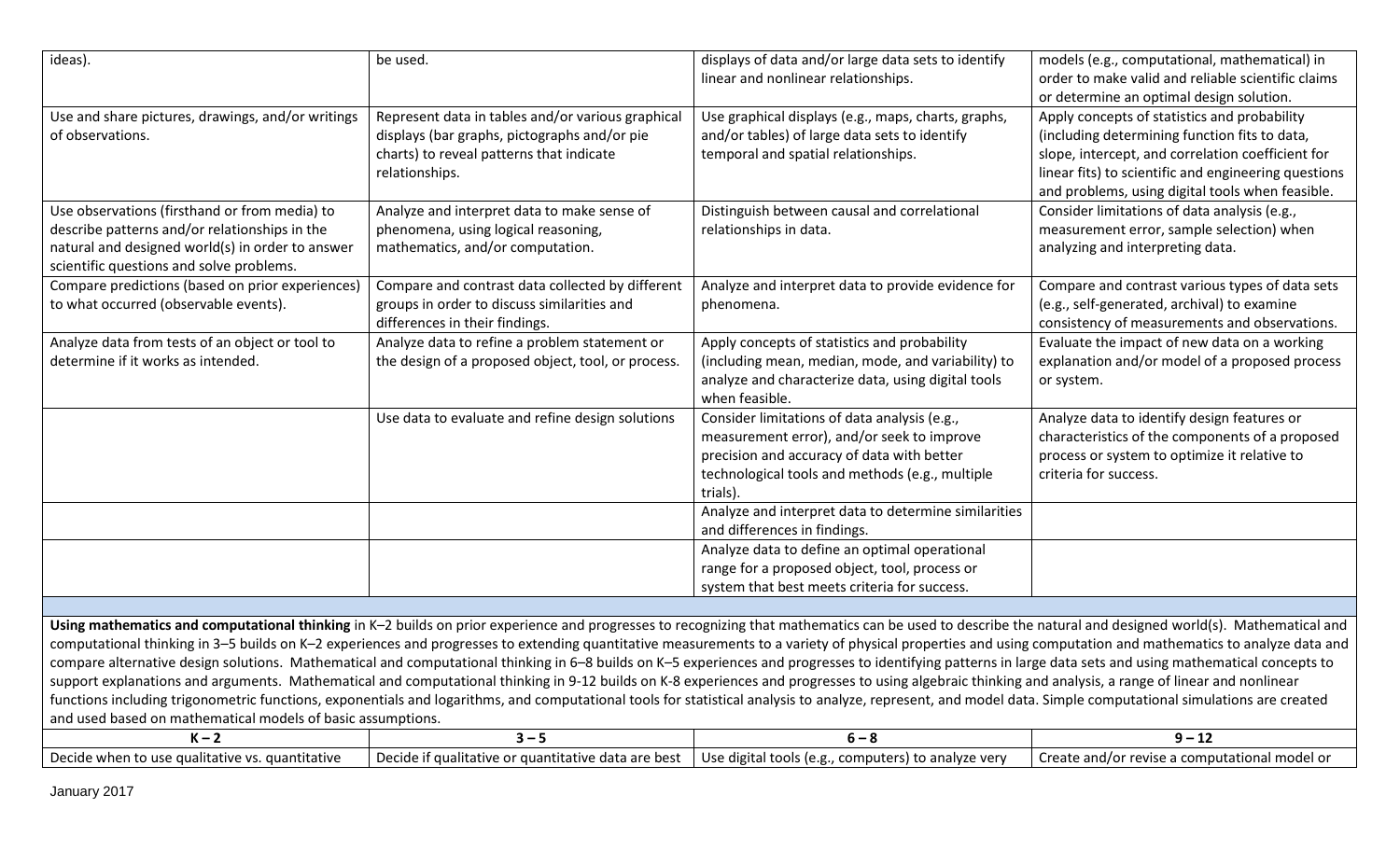| data.                                                                                                                                    | to determine whether a proposed object or tool<br>meets criteria for success.                                                                                                                                                                                                                                                                                                                                                                                                                                                                                                                                                                                                                                                                                                                                                                     | large data sets for patterns and trends.                                                                                                                                                                                            | simulation of a phenomenon, designed device,<br>process, or system.                                                                                                                                                                             |  |
|------------------------------------------------------------------------------------------------------------------------------------------|---------------------------------------------------------------------------------------------------------------------------------------------------------------------------------------------------------------------------------------------------------------------------------------------------------------------------------------------------------------------------------------------------------------------------------------------------------------------------------------------------------------------------------------------------------------------------------------------------------------------------------------------------------------------------------------------------------------------------------------------------------------------------------------------------------------------------------------------------|-------------------------------------------------------------------------------------------------------------------------------------------------------------------------------------------------------------------------------------|-------------------------------------------------------------------------------------------------------------------------------------------------------------------------------------------------------------------------------------------------|--|
| Use counting and numbers to identify and<br>describe patterns in the natural and designed<br>world(s).                                   | Organize simple data sets to reveal patterns that<br>suggest relationships.                                                                                                                                                                                                                                                                                                                                                                                                                                                                                                                                                                                                                                                                                                                                                                       | Use mathematical representations to describe<br>and/or support scientific conclusions and design<br>solutions.                                                                                                                      | Use mathematical, computational, and/or<br>algorithmic representations of phenomena or<br>design solutions to describe and/or support<br>claims and/or explanations.                                                                            |  |
| Describe, measure, and/or compare quantitative<br>attributes of different objects and display the<br>data using simple graphs.           | Describe, measure, estimate, and/or graph<br>quantities (e.g., area, volume, weight, time) to<br>address scientific and engineering questions and<br>problems.                                                                                                                                                                                                                                                                                                                                                                                                                                                                                                                                                                                                                                                                                    | Create algorithms (a series of ordered steps) to<br>solve a problem.                                                                                                                                                                | Apply techniques of algebra and functions to<br>represent and solve scientific and engineering<br>problems.                                                                                                                                     |  |
| Use quantitative data to compare two alternative<br>solutions to a problem.                                                              | Create and/or use graphs and/or charts<br>generated from simple algorithms to compare<br>alternative solutions to an engineering problem.                                                                                                                                                                                                                                                                                                                                                                                                                                                                                                                                                                                                                                                                                                         | Apply mathematical concepts and/or processes<br>(e.g., ratio, rate, percent, basic operations, simple<br>algebra) to scientific and engineering questions and<br>problems.                                                          | Use simple limit cases to test mathematical<br>expressions, computer programs, algorithms, or<br>simulations of a process or system to see if a<br>model "makes sense" by comparing the<br>outcomes with what is known about the real<br>world. |  |
|                                                                                                                                          |                                                                                                                                                                                                                                                                                                                                                                                                                                                                                                                                                                                                                                                                                                                                                                                                                                                   | Use digital tools and/or mathematical concepts and<br>arguments to test and compare proposed solutions<br>to an engineering design problem.                                                                                         | Apply ratios, rates, percentages, and unit<br>conversions in the context of complicated<br>measurement problems involving quantities with<br>derived or compound units (such as mg/mL,<br>kg/m3, acre-feet, etc.).                              |  |
|                                                                                                                                          |                                                                                                                                                                                                                                                                                                                                                                                                                                                                                                                                                                                                                                                                                                                                                                                                                                                   |                                                                                                                                                                                                                                     |                                                                                                                                                                                                                                                 |  |
| explanations about the natural and designed world(s). Arguments may also come from current scientific or historical episodes in science. | Engaging in argument from evidence in K-2 builds on prior experiences and progresses to comparing ideas and representations about the natural and designed world(s). Engaging in argument from evidence<br>in 3-5 builds on K-2 experiences and progresses to critiquing the scientific explanations or solutions proposed by peers by citing relevant evidence about the natural and designed world(s). Engaging in<br>argument from evidence in 6-8 builds on K-5 experiences and progresses to constructing a convincing argument that supports or refutes claims for either explanations or solutions about the natural and<br>designed world(s). Engaging in argument from evidence in 9-12 builds on K-8 experiences and progresses to using appropriate and sufficient evidence and scientific reasoning to defend and critique claims and |                                                                                                                                                                                                                                     |                                                                                                                                                                                                                                                 |  |
| $K - 2$                                                                                                                                  | $3 - 5$                                                                                                                                                                                                                                                                                                                                                                                                                                                                                                                                                                                                                                                                                                                                                                                                                                           | $6 - 8$                                                                                                                                                                                                                             | $9 - 12$                                                                                                                                                                                                                                        |  |
| Identify arguments that are supported by<br>evidence.                                                                                    | Compare and refine arguments based on an<br>evaluation of the evidence presented.                                                                                                                                                                                                                                                                                                                                                                                                                                                                                                                                                                                                                                                                                                                                                                 | Compare and critique two arguments on the same<br>topic and analyze whether they emphasize similar<br>or different evidence and/or interpretations of<br>facts.                                                                     | Compare and evaluate competing arguments or<br>design solutions in light of currently accepted<br>explanations, new evidence, limitations (e.g.,<br>trade-offs), constraints, and ethical issues.                                               |  |
| Distinguish between explanations that account<br>for all gathered evidence and those that do not.                                        | Distinguish among facts, reasoned judgment<br>based on research findings, and speculation in an<br>explanation.                                                                                                                                                                                                                                                                                                                                                                                                                                                                                                                                                                                                                                                                                                                                   | Respectfully provide and receive critiques about<br>one's explanations, procedures, models, and<br>questions by citing relevant evidence and posing<br>and responding to questions that elicit pertinent<br>elaboration and detail. | Evaluate the claims, evidence, and/or reasoning<br>behind currently accepted explanations or<br>solutions to determine the merits of arguments.                                                                                                 |  |
| Analyze why some evidence is relevant to a                                                                                               | Respectfully provide and receive critiques from                                                                                                                                                                                                                                                                                                                                                                                                                                                                                                                                                                                                                                                                                                                                                                                                   | Construct, use, and/or present an oral and written                                                                                                                                                                                  | Respectfully provide and/or receive critiques on                                                                                                                                                                                                |  |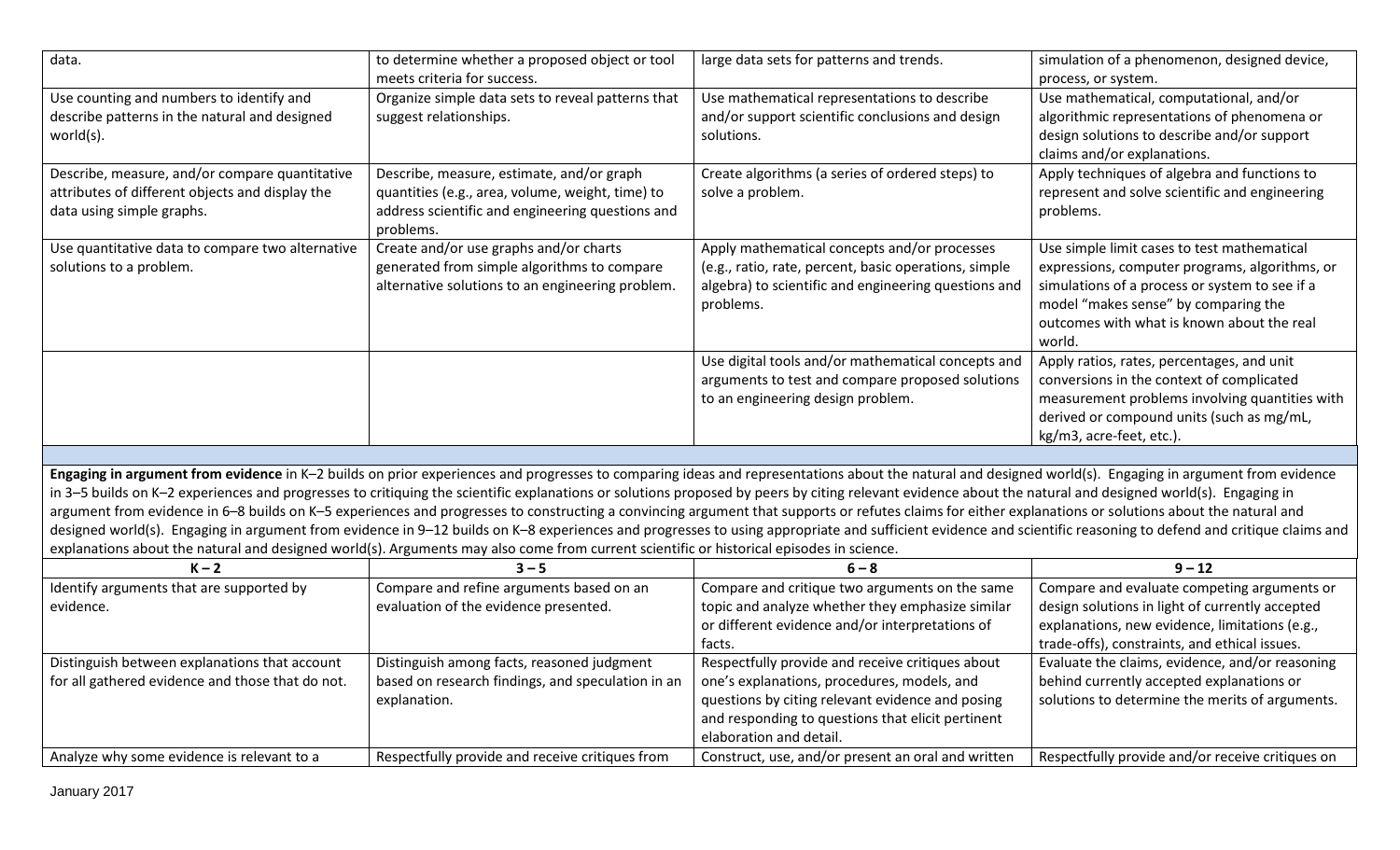| scientific question and some is not.              | peers about a proposed procedure, explanation,     | argument supported by empirical evidence and                                                                                                                                                                   | scientific arguments by probing reasoning and      |
|---------------------------------------------------|----------------------------------------------------|----------------------------------------------------------------------------------------------------------------------------------------------------------------------------------------------------------------|----------------------------------------------------|
|                                                   | or model by citing relevant evidence and posing    | scientific reasoning to support or refute an                                                                                                                                                                   | evidence, challenging ideas and conclusions,       |
|                                                   | specific questions.                                | explanation or a model for a phenomenon or a                                                                                                                                                                   | responding thoughtfully to diverse perspectives,   |
|                                                   |                                                    | solution to a problem.                                                                                                                                                                                         | and determining additional information required    |
|                                                   |                                                    |                                                                                                                                                                                                                | to resolve contradictions.                         |
| Distinguish between opinions and evidence in      | Construct and/or support an argument with          | Make an oral or written argument that supports or                                                                                                                                                              | Construct, use, and/or present an oral and         |
| one's own explanations.                           | evidence, data, and/or a model.                    | refutes the advertised performance of a device,                                                                                                                                                                | written argument or counter-arguments based        |
|                                                   |                                                    | process, or system based on empirical evidence                                                                                                                                                                 | on data and evidence.                              |
|                                                   |                                                    | concerning whether or not the technology meets                                                                                                                                                                 |                                                    |
|                                                   |                                                    | relevant criteria and constraints.                                                                                                                                                                             |                                                    |
| Listen actively to arguments to indicate          | Use data to evaluate claims about cause and        | Evaluate competing design solutions based on                                                                                                                                                                   | Make and defend a claim based on evidence          |
| agreement or disagreement based on evidence,      | effect.                                            | jointly developed and agreed-upon design criteria.                                                                                                                                                             | about the natural world or the effectiveness of a  |
| and/or to retell the main points of the argument. |                                                    |                                                                                                                                                                                                                | design solution that reflects scientific knowledge |
|                                                   |                                                    |                                                                                                                                                                                                                | and student-generated evidence.                    |
| Construct an argument with evidence to support    | Make a claim about the merit of a solution to a    |                                                                                                                                                                                                                | Evaluate competing design solutions to a real-     |
| a claim.                                          | problem by citing relevant evidence about how it   |                                                                                                                                                                                                                | world problem based on scientific ideas and        |
|                                                   | meets the criteria and constraints of the problem. |                                                                                                                                                                                                                | principles, empirical evidence, and/or logical     |
|                                                   |                                                    |                                                                                                                                                                                                                | arguments regarding relevant factors (e.g.         |
|                                                   |                                                    |                                                                                                                                                                                                                | economic, societal, environmental, ethical         |
|                                                   |                                                    |                                                                                                                                                                                                                | considerations).                                   |
| Make a claim about the effectiveness of an        |                                                    |                                                                                                                                                                                                                |                                                    |
| object, tool, or solution that is supported by    |                                                    |                                                                                                                                                                                                                |                                                    |
| relevant evidence.                                |                                                    |                                                                                                                                                                                                                |                                                    |
|                                                   |                                                    |                                                                                                                                                                                                                |                                                    |
|                                                   |                                                    | Obtaining, evaluating, and communicating information in K-2 builds on prior experiences and uses observations and texts to communicate new information. Obtaining, evaluating, and communicating               |                                                    |
|                                                   |                                                    | information in 3-5 builds on K-2 experiences and progresses to evaluating the merit and accuracy of ideas and methods. Read and comprehend grade-appropriate complex texts and/or other reliable media to      |                                                    |
|                                                   |                                                    | summarize and obtain scientific and technical ideas and describe how they are supported by evidence. Obtaining, evaluating, and communicating information in 6-8 builds on K-5 experiences and progresses      |                                                    |
|                                                   |                                                    | to evaluating the merit and validity of ideas and methods. Obtaining, evaluating, and communicating information in 9-12 builds on K-8 experiences and progresses to evaluating the validity and reliability of |                                                    |
| the claims, methods, and designs.                 |                                                    |                                                                                                                                                                                                                |                                                    |
| $K - 2$                                           | $3 - 5$                                            | $6 - 8$                                                                                                                                                                                                        | $9 - 12$                                           |
| Read grade-appropriate texts and/or use media     | Compare and/or combine across complex texts        | Critically read scientific texts adapted for classroom                                                                                                                                                         | Critically read scientific literature adapted for  |
| to obtain scientific and/or technical information | and/or other reliable media to support the         | use to determine the central ideas and/or obtain                                                                                                                                                               | classroom use to determine the central ideas or    |
| to determine patterns in and/or evidence about    | engagement in other scientific and/or              | scientific and/or technical information to describe                                                                                                                                                            | conclusions and/or to obtain scientific and/or     |
| the natural and designed world(s).                | engineering practices.                             | patterns in and/or evidence about the natural and                                                                                                                                                              | technical information to summarize complex         |
|                                                   |                                                    | designed world(s).                                                                                                                                                                                             | evidence, concepts, processes, or information      |
|                                                   |                                                    |                                                                                                                                                                                                                | presented in a text by paraphrasing them in        |
|                                                   |                                                    |                                                                                                                                                                                                                | simpler but still accurate terms.                  |
| Describe how specific images (e.g., a diagram     | Combine information in written text with that      | Integrate qualitative and/or quantitative scientific                                                                                                                                                           | Compare, integrate and evaluate sources of         |